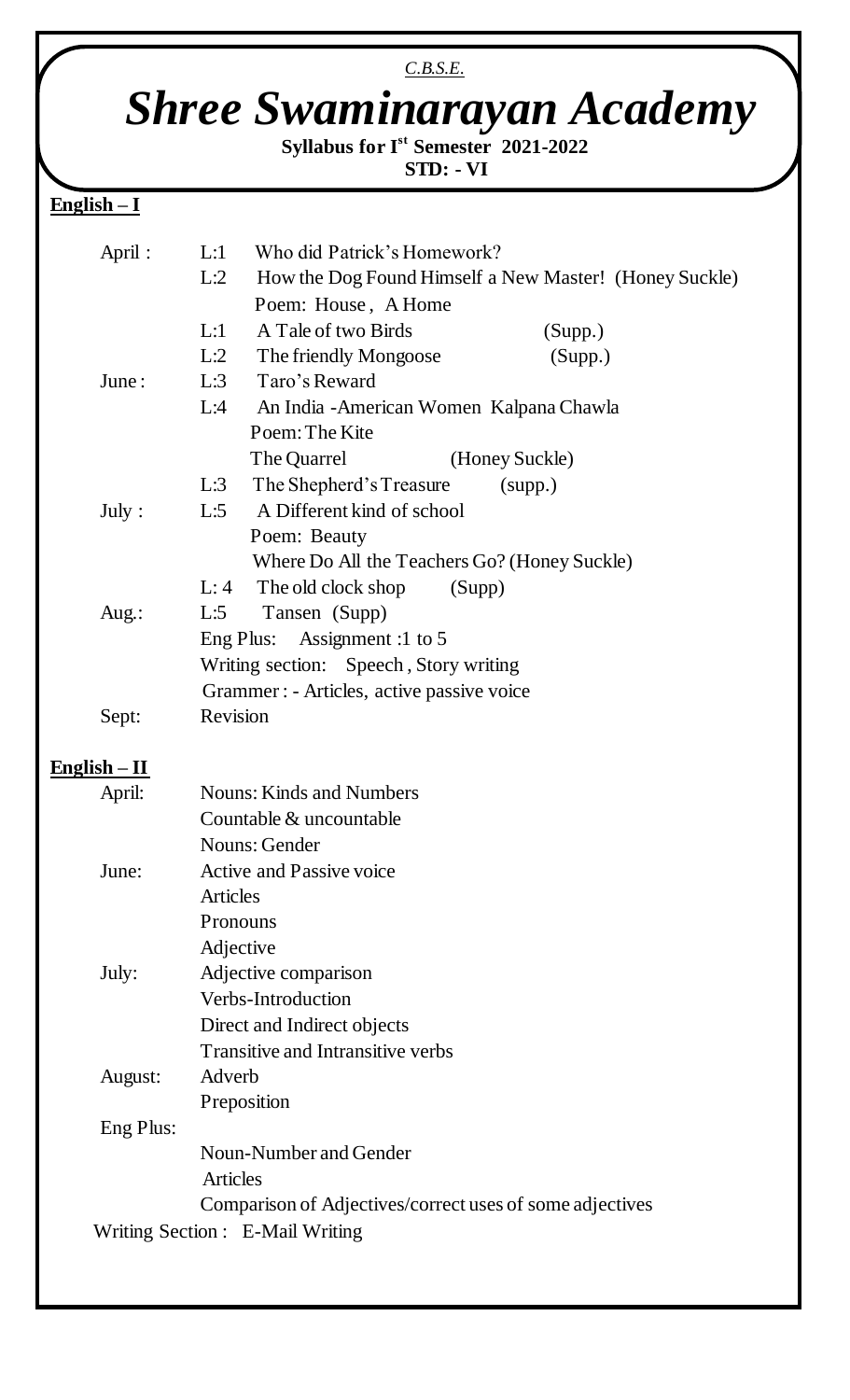# **Science**

| April: | Chi1                   | Food and its source             |
|--------|------------------------|---------------------------------|
|        | $\operatorname{Ch}: 2$ | Components of food.             |
| June:  | Ch:3                   | <b>Separation of Substances</b> |
|        | Chi4                   | <b>Fibre to Fabrics</b>         |
| July:  | Ch:5                   | Sorting materials into groups   |
|        | Ch:6                   | Changes around us               |
|        | Ch:7                   | Things around us                |
| Aug:   | Ch:8                   | Habitat of the Living           |
|        | Ch:9                   | <b>Plants-Form and Funtions</b> |
| Sept:  | Revision               |                                 |

## **Maths**

| April: | $L1$ :<br>Numbers our friends         |
|--------|---------------------------------------|
|        | Whole numbers<br>$L4$ :               |
| June:  | L 11: Geometrical ideas               |
|        | L 12: Understanding elementary shapes |
| July:  | Playing with numbers<br>$L2$ :        |
|        | L 3: HCF and LCM                      |
| Aug:   | $L$ 5:<br>Integers                    |
|        | Fractions<br>$L 6$ :                  |
| Sept:  | Revision                              |
|        |                                       |

#### **Social Science**

| April: | <b>History</b>                     |
|--------|------------------------------------|
|        | $L1$ : Studying the past           |
|        | L2: Early Humans-I                 |
|        | L3: Early Humans-II                |
|        | June: Geography                    |
|        | L1: The earth and the solar system |
|        | L2: Latitudes and Longitudes       |
|        | L3: Motions of the earth           |
|        | July: Social and political life    |
|        | L1: Unity in Diversity             |
|        | L2: All Human Beings are equal     |
|        | L3: Forms of Government            |
|        | L4: Democracy                      |
|        | <b>August: History</b>             |
|        | L4: The First Cities               |
|        | L5: The Age of the Vedas           |
|        | L6: Early kingdoms                 |
|        | L7: Growth of New Ideas            |
| Sept:  | Revision                           |
| G K    |                                    |

# **G.K.**

| April  | India – Our country                 |
|--------|-------------------------------------|
|        | Sports-Round up                     |
| June   | Grammar and language                |
|        | Plant and Animal Kingdom            |
| July   | Exploring science                   |
|        | Thinking and number skills          |
| August | Our world and the environment       |
|        | <b>Literature and Entertainment</b> |
| Sept   | Life skills and Value Education     |
|        |                                     |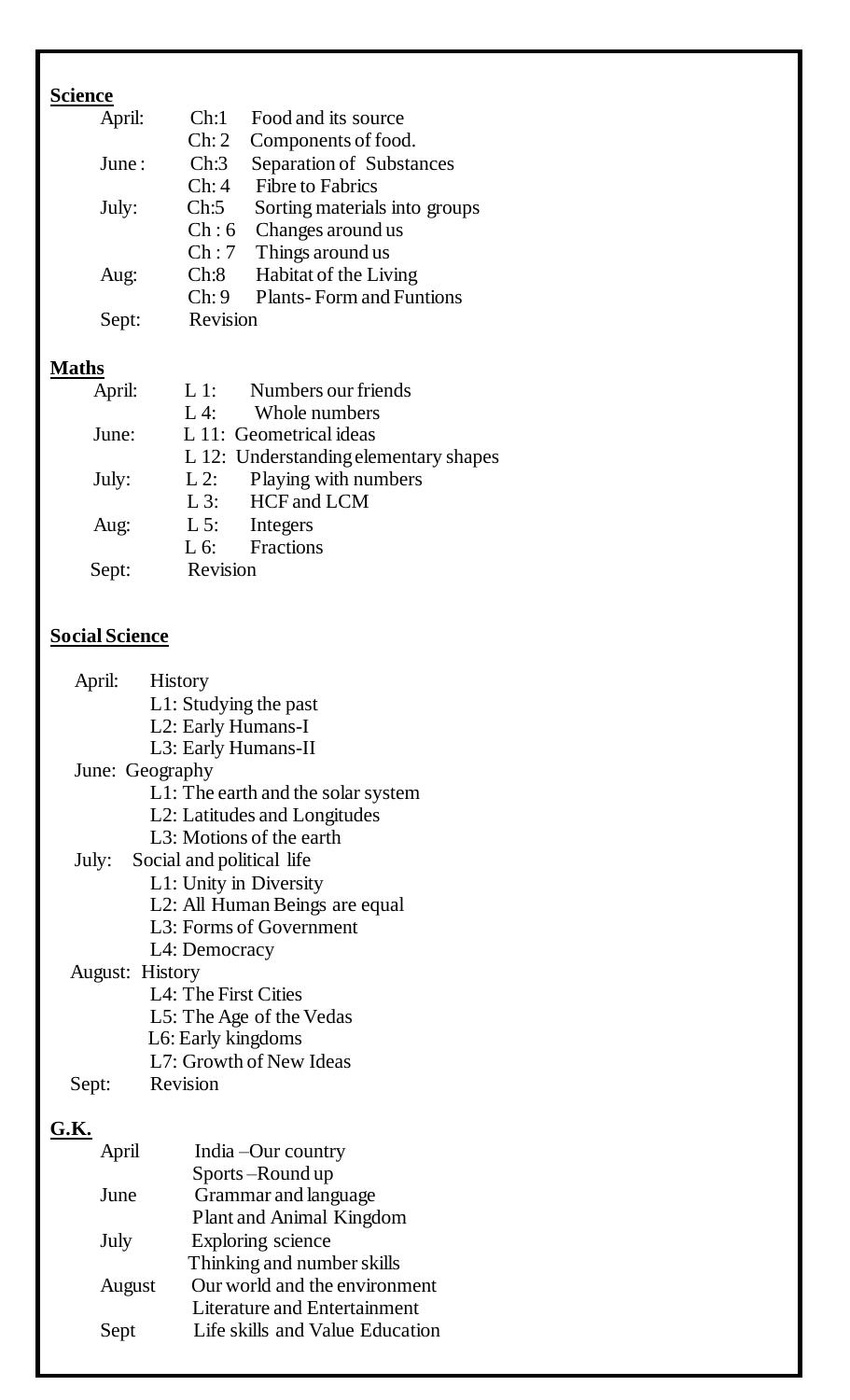# **Computer Science**

| April:<br>June:<br>July:<br>Aug:<br>Sep: | Ch <sub>1</sub> Know your Computer<br>Ch <sub>5</sub> M <sub>s</sub> Power point<br>Ch <sub>2</sub> operating System<br>Ch <sub>7</sub> More about Scratch<br>Ch <sub>3</sub> M <sub>s</sub> Word 2010<br>Ch <sub>4</sub> M <sub>s</sub> Word 2010-Mail Merge<br>Revision<br>Practical: Ms Word-Type letter and apply Mail Merge feature.              |
|------------------------------------------|--------------------------------------------------------------------------------------------------------------------------------------------------------------------------------------------------------------------------------------------------------------------------------------------------------------------------------------------------------|
| Hindi:                                   |                                                                                                                                                                                                                                                                                                                                                        |
|                                          | Class - <u>vi</u><br>Sub - Itindi<br>वसन्त :- पाठ 1 वह चिड़िया जो<br>पाठ- 2 बचापन<br>पाठ - 3 नादान दोस्त<br><u>व्याकरण</u> :- भाषा , लिपि और व्याकरण, पर्यायव<br>विलोम राब्द , वाक्याश                                                                                                                                                                 |
|                                          | June<br>$\frac{1}{2}$ $\frac{1}{2}$ $\frac{1}{2}$ $\frac{1}{2}$ $\frac{1}{2}$ $\frac{1}{2}$ $\frac{1}{2}$ $\frac{1}{2}$ $\frac{1}{2}$ $\frac{1}{2}$ $\frac{1}{2}$ $\frac{1}{2}$ $\frac{1}{2}$ $\frac{1}{2}$ $\frac{1}{2}$ $\frac{1}{2}$ $\frac{1}{2}$ $\frac{1}{2}$ $\frac{1}{2}$ $\frac{1}{2}$ $\frac{1}{2}$ $\frac{1}{2}$<br>पाठ- 5 अक्षेशे का महत्व |
|                                          | व्याकरण ''> वर्ण विचार', अनेकार्थी, संज्ञा<br>संज्ञा के विकार                                                                                                                                                                                                                                                                                          |
| July                                     | वसन्तु ।→ पाठ-६ मार नजर के<br>पाठ - 7 साथी हाथ बढ़ाना                                                                                                                                                                                                                                                                                                  |
|                                          | $\sim$ याकरण: > सर्वनाम, विशेषण, संदिन,<br>उपसर्ग                                                                                                                                                                                                                                                                                                      |
| Ayg.                                     | वसन्त ¦→ पाठ-१ दिकट अलबम<br>$\overline{c}$ याकरण (-) पत्र, निवंध, अपाठेत गर्याश,<br>ज्ञमास                                                                                                                                                                                                                                                             |
| Sep.                                     | सुनशवर्तन                                                                                                                                                                                                                                                                                                                                              |